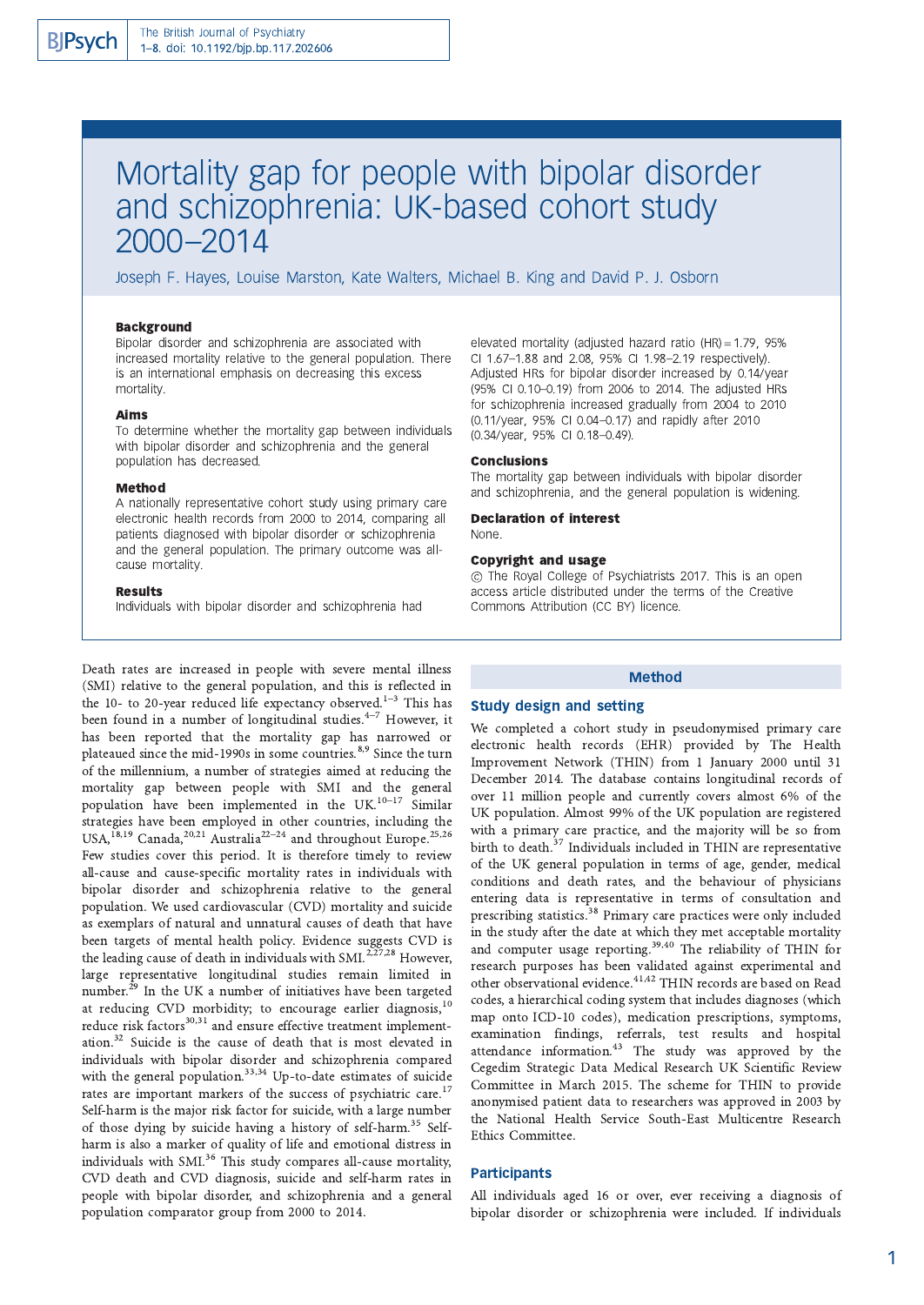had multiple diagnoses, they were classified by the diagnosis most recently assigned. Patients with schizoaffective disorders and unipolar depression were excluded. The validity of bipolar disorder and schizophrenia diagnoses in primary care records has been established and the incidence of bipolar disorder and schizophrenia in THIN is similar to other European cohorts.<sup>44,45</sup> Individuals with bipolar disorder and schizophrenia were frequency matched with up to six individuals without these diagnoses to create a comparator group. The comparator group was matched on age (in 5-year age bands) and gender, from within the same primary care practice.

## **Outcomes**

CVD was defined as any entry of myocardial infarction, ischemic heart disease or cerebrovascular event in the EHR. CVD diagnoses have previously been validated in THIN with positive predictive values (PPVs) greater than 90%.<sup>46,47</sup> In line with other studies, CVD mortality was defined as a death code with a CVD cause, or a CVD code, followed by a death code in the following 60 days and a final date of any activity in the EHR within 6 months.<sup>48</sup>

The definition for self-harm events included Read codes for intentional poisoning, intentional self-injurious behaviour and self-harm acts of uncertain intent. This unitary definition of self-harm, where there is no distinction made between nonsuicidal self-harm and self-harm with suicidal intent is consistent with UK research norms.<sup>49</sup> The PPV of this outcome in THIN has been shown to be 97%.<sup>50</sup> Suicide was defined as a death code identified as suicide or a self-harm code followed by a death code in the following 30 days and a final date of any activity in the EHR within 6 months, in line with previous research.<sup>50,51</sup>

## **Statistical analyses**

Rates of all-cause, cause-specific mortality (CVD deaths, suicide) and morbidity (CVD, self-harm) were calculated. Annual rates were calculated for all-cause mortality. In order to assess trends in rates over time, a segmented regression analysis using joinpoint models was performed.<sup>52,53</sup> To complete this analysis the Surveillance Research Program of the United States National Cancer Institute Joinpoint software was used (Version 4.3.1.0). This analysis identifies time points where there is a change in the linear slope of the trend. The optimum number of linear slopes and joinpoints is assessed using modified Bayesian Information Criteria.<sup>54</sup> The models incorporate estimated variation for each data point using the standard error of the rate. After identification of a change in trend, segmented regression can be fitted and annual percentage change in rate (with 95% confidence intervals) can be calculated.

Cox proportional hazards regression analyses were conducted comparing all-cause mortality rates in individuals with bipolar disorder, schizophrenia and the matched comparison group. The assumption of proportional hazards was tested by analysis of Schoenfeld residuals.<sup>55</sup> A number of multivariable models were tested. First, the association between diagnosis and all-cause mortality was assessed, adjusting for age, gender and calendar year and clustering within primary care practices, then additionally adjusting for area-level deprivation (defined as quintiles of Townsend score,<sup>56</sup> based on the patient's lower super output area - an average of 650 households), and ethnicity (categorised as White British, White other, Black, Asian, mixed and other). This fully adjusted model was stratified by gender, and age (16-50 years, over 50 years old). As with the rate, annual adjusted hazard ratios (HRs) were calculated for all-cause mortality and trends in HRs were assessed using joinpoint regression. In this instance, a change in HR per year (with 95% CIs) was calculated.

The associations between diagnosis and CVD death, CVD diagnosis, suicide and self-harm were assessed using the same multivariable approach, additionally adjusting for average number of visits to the physician per year of follow-up (to account for the likelihood of having a diagnostic code recorded in the EHR). For each outcome these models were stratified by gender, age (16-50) years, over 50 years old) and calendar period (start of 2000 until end of 2004, start of 2005 until end of 2009, start of 2010 until end of 2014) to examine potential effect modification.

A further model also including smoking status (worst ever of: never, ex-, current smoker), body mass index (BMI) (worst ever of: healthy weight, overweight, obese), and diagnoses of hypercholesterolemia (defined as total cholesterol  $\ge 5.2$  mmol/L),<sup>57</sup> hypertension (defined as code for hypertension or two sequential records of systolic blood pressure  $>140$  mmHg)<sup>58</sup> and type 2 diabetes mellitus during follow-up was tested to see if these covariates explained elevated rates of CVD death and diagnoses. All analyses were completed using statistical software (Stata, version 14).

## **Results**

## **Clinical and demographic features**

A total of 17314 people had a diagnosis of bipolar disorder and 22 497 had a diagnosis of schizophrenia with active records between the start of 2000 and the end of 2014. These were matched with 219387 individuals who never received bipolar disorder or schizophrenia diagnoses. There were 1266 deaths in total in the group with bipolar disorder, 2061 in those with schizophrenia and 6279 in the comparison group (Table 1).

#### **All-cause mortality**

The rate of all-cause mortality in individuals with bipolar disorder was 210.34 per 10 000 person-years at-risk (PYAR, 95% CI 199.07-222.25). Trends in bipolar disorder mortality rate suggested a reduction over follow-up time. Joinpoint regression fitted a linear model with a significant annual percentage change (APC) in rate of  $-4.1\%$  (95% CI  $-5.1$  to  $-3.1$ ) (Fig. 1). In individuals with schizophrenia the mortality rate was 248.57 per 10000 PYAR (95% CI 238.06-259.53). Similarly, the rate of mortality in schizophrenia reduced between 2000 and 2014, with joinpoint regression fitting a model with no joinpoints, and an APC of  $-2.0\%$  (95% CI  $-3.0$  to  $-0.9$ ). In the comparison population the mortality rate was relatively stable between 2000 and 2003 (APC 4.2, 95% CI  $-7.6$  to 17.6) and then decreased until the end of the study period (APC  $-8.1$ , 95% CI  $-9.6$  to  $-6.5$ ).

Mortality was elevated in those with bipolar disorder  $(HR = 1.77, 95\% \text{ CI } 1.67-1.88)$  and schizophrenia  $(HR = 2.08,$ 95% CI 1.98-2.19) relative to the general population comparison group, after adjustment for age gender, calendar year, area-level deprivation and ethnicity (Table 2). Stratification by gender suggested that men and women with bipolar disorder had similarly elevated mortality rates ( $P = 0.297$ ), but in those with schizophrenia men's morality rate (HR = 2.50, 95% CI 2.32-2.69) was more elevated than women's  $(HR = 1.78, 95\%$  CI 1.66–1.90, test for interaction  $P < 0.0001$ ). Mortality rates in those aged 16-50 were more elevated, relative to the comparison group, than those over 50 (test for interaction in both groups  $P < 0.0001$ ). Individuals with bipolar disorder aged 16-50 had an adjusted HR of 3.22 (95% CI 2.77-3.75), individuals with schizophrenia had an adjusted HR of 4.69 (95% CI 4.16–5.29) in comparison with those aged 16-50 in the general population. There was evidence of a change in HRs over the study period for groups with both bipolar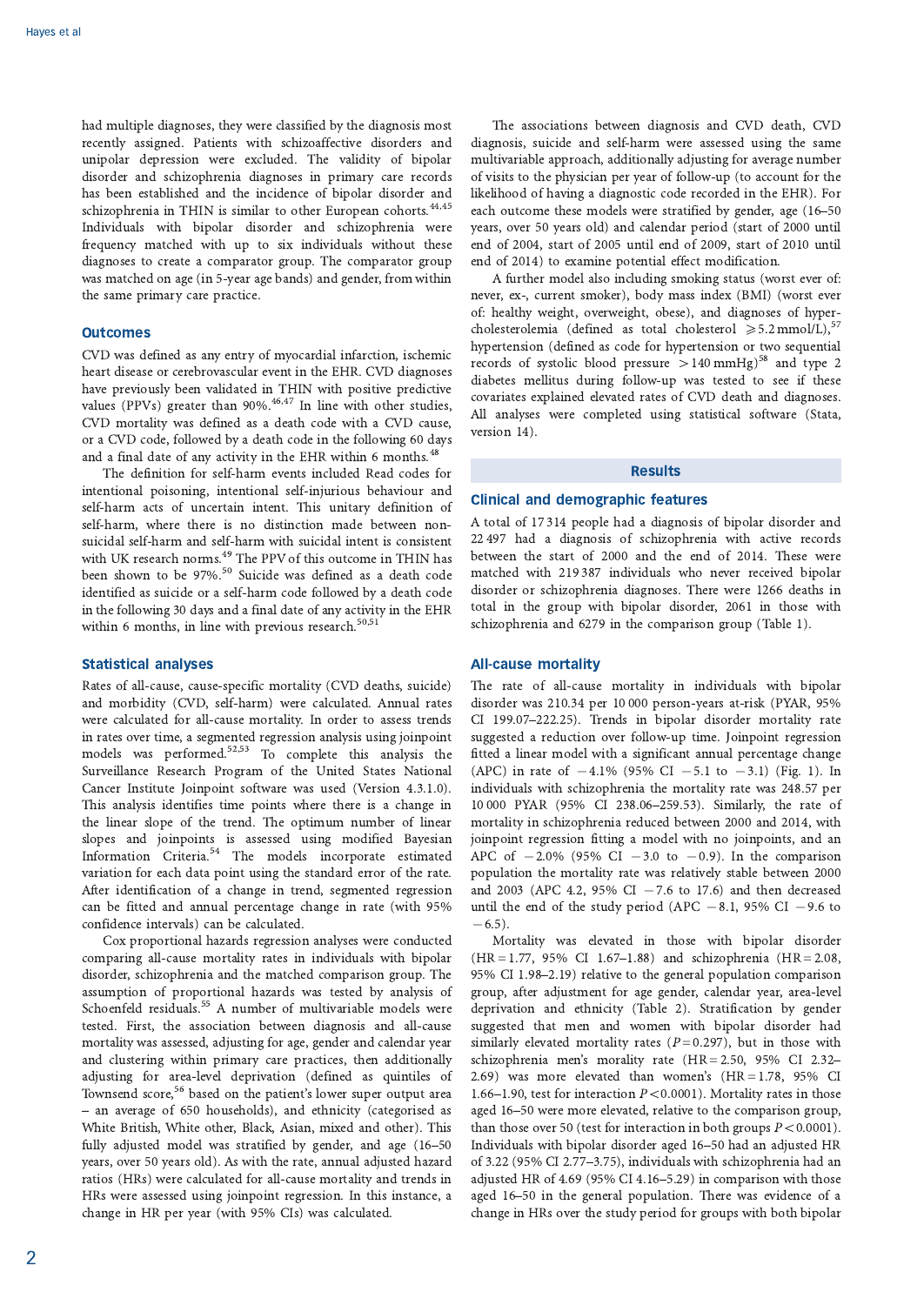| Table 1 Cohort charactersitics                                                                                                                                                                                                 |                                                                                                                                                                       |                                                                                                                                                        |                                                                                                                                                        |
|--------------------------------------------------------------------------------------------------------------------------------------------------------------------------------------------------------------------------------|-----------------------------------------------------------------------------------------------------------------------------------------------------------------------|--------------------------------------------------------------------------------------------------------------------------------------------------------|--------------------------------------------------------------------------------------------------------------------------------------------------------|
|                                                                                                                                                                                                                                | General population<br>comparison ( $n = 219387$ )                                                                                                                     | Bipolar disorder<br>$(n = 17341)$                                                                                                                      | Schizophrenia<br>$(n = 22497)$                                                                                                                         |
| Women, $n$ (%)                                                                                                                                                                                                                 | 102 037 (46.51)                                                                                                                                                       | 10 202 (58.83)                                                                                                                                         | 8499 (37.78)                                                                                                                                           |
| Age at start of follow-up, years: median (IQR)                                                                                                                                                                                 | 41.35 (31.75-54.20)                                                                                                                                                   | 42.76 (32.59-56.43)                                                                                                                                    | 42.51 (32.34-56.51)                                                                                                                                    |
| Age at first mention diagnosis, years: median (IQR)                                                                                                                                                                            |                                                                                                                                                                       | 38.00 (28.14-50.47)                                                                                                                                    | 30.00 (23.12-41.00)                                                                                                                                    |
| Follow-up years, median (IQR)                                                                                                                                                                                                  | 2.00 (0.77-4.32)                                                                                                                                                      | 2.32 (0.93-5.12)                                                                                                                                       | $2.47(0.94 - 5.53)$                                                                                                                                    |
| Died, $n$ $%$                                                                                                                                                                                                                  | 6279 (2.86)                                                                                                                                                           | 1266 (7.30)                                                                                                                                            | 2061 (9.16)                                                                                                                                            |
| Primary care contacts per year, median (IQR)                                                                                                                                                                                   | 7.19 (2.39-18.89)                                                                                                                                                     | 14.59 (7.86-27.13)                                                                                                                                     | 11.36 (5.98-20.84)                                                                                                                                     |
| Ethnicity, $n$ (%)<br>White British<br>White Other<br><b>Black</b><br>Asian<br>Other or mixed<br>Social deprivation at baseline, quintiles of UK<br>Townsend score: n (%)<br>1 (least deprived)<br>2<br>3<br>5 (most deprived) | 180690 (82.36)<br>20792 (9.48)<br>5091 (2.32)<br>8464 (3.86)<br>4350 (1.98)<br>38 404 (17.51)<br>38 862 (17.71)<br>45 679 (20.82)<br>47 633 (21.71)<br>41 971 (19.13) | 15024 (86.64)<br>1465 (8.45)<br>235 (1.36)<br>330 (1.90)<br>287 (1.66)<br>2696 (15.55)<br>2932 (16.91)<br>3742 (21.58)<br>4128 (23.80)<br>3416 (19.70) | 18 648 (82.89)<br>1753 (7.79)<br>981 (4.36)<br>635 (2.82)<br>480 (2.13)<br>2142 (9.52)<br>2780 (12.36)<br>4127 (18.34)<br>5932 (26.37)<br>6695 (29.76) |
| Missing                                                                                                                                                                                                                        | 6838 (3.12)                                                                                                                                                           | 427 (2.46)                                                                                                                                             | 821 (3.65)                                                                                                                                             |
| Recorded during follow-up, n (%)<br>Smoking<br>Obesity<br>Hypercholesterolemia<br>Hypertension<br>Diabetes mellitus                                                                                                            | 55 531 (25.31)<br>45 447 (20.72)<br>33 867 (15.44)<br>71 194 (32.45)<br>14061 (6.41)                                                                                  | 6503 (37.50)<br>5911 (34.09)<br>3800 (21.91)<br>6494 (37.45)<br>1851 (10.67)                                                                           | 10 406 (46.26)<br>7801 (34.68)<br>4398 (19.55)<br>8047 (35.77)<br>2986 (13.27)                                                                         |

disorder and schizophrenia diagnoses (Fig. 1). Joinpoint analysis fitted a model with one joinpoint at 2006 for bipolar disorder. This model suggested that the HR decreased by 0.08 (95% CI  $-0.18-0.02$ ) per year between 2000 and 2006, and significantly increased by 0.14 (95% CI 0.10-0.19) per year from 2006 to 2014 (Fig. 1). For schizophrenia, joinpoint regression fitted three linear models (two joinpoints); from 2000 to 2004 the HR reduced significantly by 0.29 (95% CI  $-0.48$  to  $-0.10$ ) per year, from 2004 to 2010 the HR increased by 0.11 (95% CI 0.04 to 0.17) per year, and from 2010 to 2014 increased by 0.34 (95% CI 0.18 to 0.49) (Fig. 1).

## **CVD mortality and CVD diagnoses**

There was an elevated HR for CVD deaths in schizophrenia  $(HR = 1.39, 95\% \text{ CI } 1.12 - 1.73)$  after accounting for age, gender, calendar year, area-level deprivation, ethnicity and average number of visits to the physician during follow-up (Table 3). Following additional adjustment for smoking, hypercholesterolemia, hypertension, BMI and diabetes CVD deaths were no longer elevated in people with schizophrenia relative to the general population  $(HR = 1.22, 95\% \text{ CI } 0.98-1.52)$ . The HR for bipolar disorder was not elevated, relative to the comparison group and there was no evidence that this differed by gender or age (Table 3). However, stratification by 5-year periods suggested that CVD deaths were elevated in people with bipolar disorder, relative to the general population after 2010 (HR = 1.92, 95% CI 1.24-2.98), but not before this. Among those individuals with schizophrenia, gender was not an effect modifier ( $P = 0.068$ ). The HR for CVD mortality in people with schizophrenia aged 16-50 was 3.20 (95% CI 1.62-6.31), whereas in those over 50 it was 1.29 (95% CI 1.03-1.63, test for interaction  $P = 0.013$ ) (Table 3).

CVD diagnosis rates were elevated in both bipolar disorder and schizophrenia groups compared with the comparison group after adjustment for age, gender, calendar year, area-level deprivation, ethnicity and average number of visits to the physician during follow-up ( $HR = 1.41$ , 95% CI 1.26-1.58, and  $HR = 1.36$ , 95% CI 1.24-1.50, respectively) (online Table DS1). Records of smoking, hypercholesterolemia, hypertension, BMI and diabetes mellitus in the patient notes did not fully explain the increased rates  $(HR = 1.26, 95\% \text{ CI } 1.12-1.41 \text{ in bipolar})$ disorder, and  $HR = 1.22$ , 95% CI 1.11-1.35 in schizophrenia after adiustment for these confounders).

Men were significantly more likely to receive a CVD diagnosis than women in both bipolar disorder and schizophrenia groups (HR = 1.55, 95% CI 1.31-1.82 and HR = 1.37, 95% CI 1.20-1.57, respectively). Women with either SMI diagnosis did not have elevated rates relative to women in the general population (online Table DS1). Increased rates of CVD mortality in those aged 16-50 were not reflected in equally increased rates of CVD diagnosis  $(HR = 1.66, 95\% \text{ CI } 1.29-2.15).$ 

## **Suicide and self-harm**

After accounting for age, gender, calendar year, area-level deprivation, ethnicity and average number of visits to the physician per year of follow-up, the suicide rate in those with bipolar disorder was 12.66 (95% CI 7.79-20.58) times that of the comparison group (Table 3). The adjusted HR in the group with schizophrenia was 7.21 (95% CI 4.26-12.19). Increased suicide rates were observed in both bipolar disorder and schizophrenia irrespective of gender, age or calendar period. However, because of the low event rate, there was no evidence of differences by gender, age group or time period (Table 3).

Self-harm rates were elevated in both bipolar disorder (HR = 25.24, 95% CI 23.63-29.96) and schizophrenia (HR = 22.14, 95% CI 19.58-25.03) after adjusting for sociodemographic characteristics and physician visits (online Table DS1). Self-harm rates did not differ by gender in either bipolar disorder  $(P=0.096)$  or schizophrenia ( $P=0.735$ ). Self-harm was dramatically elevated in those aged 16-50 with a diagnosis of bipolar disorder (HR = 55.74, 95% CI 45.35–68.52) and schizophrenia (HR = 52.07,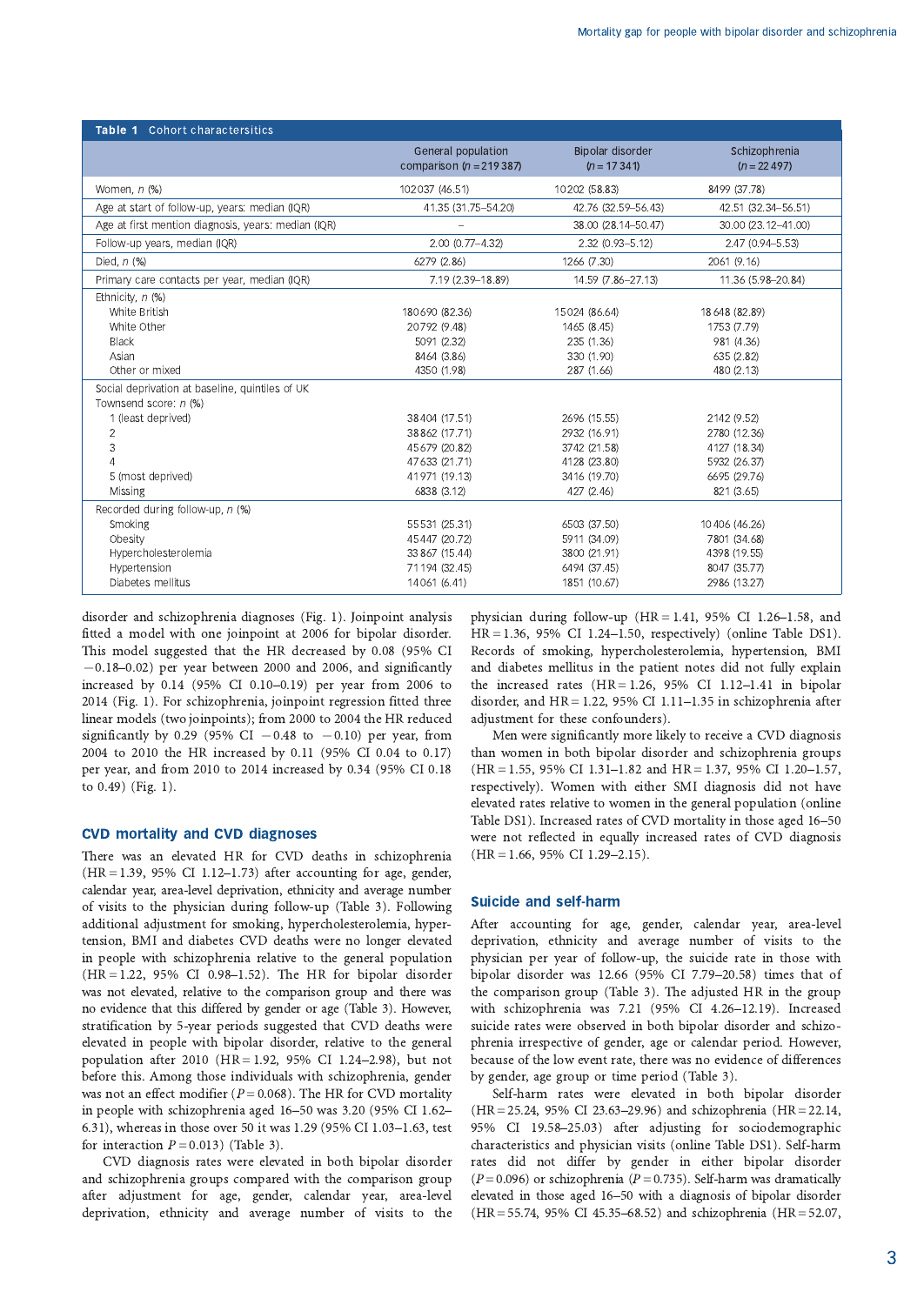

Fig. 1 All-cause mortality rate and adjusted hazard ratios compared with the general population, in bipolar disorder and schizophrenia  $(2000 - 2014).$ 

Mortality rates, per 100 person-years at-risk (PYAR) in (a) bipolar disorder and (b) schizophrenia groups. Adjusted hazard ratios (HRs) in (c) bipolar disorder and (d) schizophrenia groups

| Table 2 All-cause mortality rates                                                                 |                                                                  |                                                                                                  |                                                                                                |
|---------------------------------------------------------------------------------------------------|------------------------------------------------------------------|--------------------------------------------------------------------------------------------------|------------------------------------------------------------------------------------------------|
| All-cause mortality                                                                               | General population comparison <sup>a</sup><br>$(n = 219387)$     | Bipolar disorder<br>$(n = 17341)$                                                                | Schizophrenia<br>$(n = 22497)$                                                                 |
| Deaths, n                                                                                         | 6279                                                             | 1266                                                                                             | 2061                                                                                           |
| PYAR, 10000s                                                                                      | 64.88                                                            | 6.02                                                                                             | 8.29                                                                                           |
| Rate, per 10000 PYAR (95% CI)                                                                     | 96.79 (94.42-99.21)                                              | 210.34 (199.07-222.25)                                                                           | 248.57 (238.06-259.53)                                                                         |
| Age, gender, calendar period adjusted HR (95% CI)                                                 | 1 (reference)                                                    | 1.79 (1.69-1.90)                                                                                 | $2.14(2.03 - 2.25)$                                                                            |
| Sociodemographics adjusted HR <sup>b</sup> (95% CI)                                               | 1 (reference)                                                    | $1.77(1.67 - 1.88)$                                                                              | $2.08(1.98 - 2.19)$                                                                            |
| Stratified fully adjusted model <sup>b</sup><br>Gender, $P^C$                                     |                                                                  | 0.297                                                                                            | < 0.0001                                                                                       |
| Men, HR (95% CI)<br>Women, HR (95% CI)<br>Age, $P^c$<br>16-50, HR (95% CI)<br>$>$ 50, HR (95% CI) | 1 (reference)<br>1 (reference)<br>1 (reference)<br>1 (reference) | 1.85 (1.68-2.04)<br>$1.73(1.61 - 1.87)$<br>< 0.0001<br>$3.22$ (2.77-3.75)<br>$1.60(1.50 - 1.70)$ | $2.50(2.32 - 2.69)$<br>1.78 (1.66-1.90)<br>< 0.0001<br>4.69 (4.16-5.29)<br>$1.80(1.71 - 1.91)$ |
|                                                                                                   |                                                                  |                                                                                                  |                                                                                                |

PYAR, person-years at-risk; HR, hazard ratio.

a. General population comparison group of up to six individuals without bipolar disorder or schizophrenia matched for gender, age group and primary care practice.<br>b. Age, gender, calendar period, area-level deprivation, et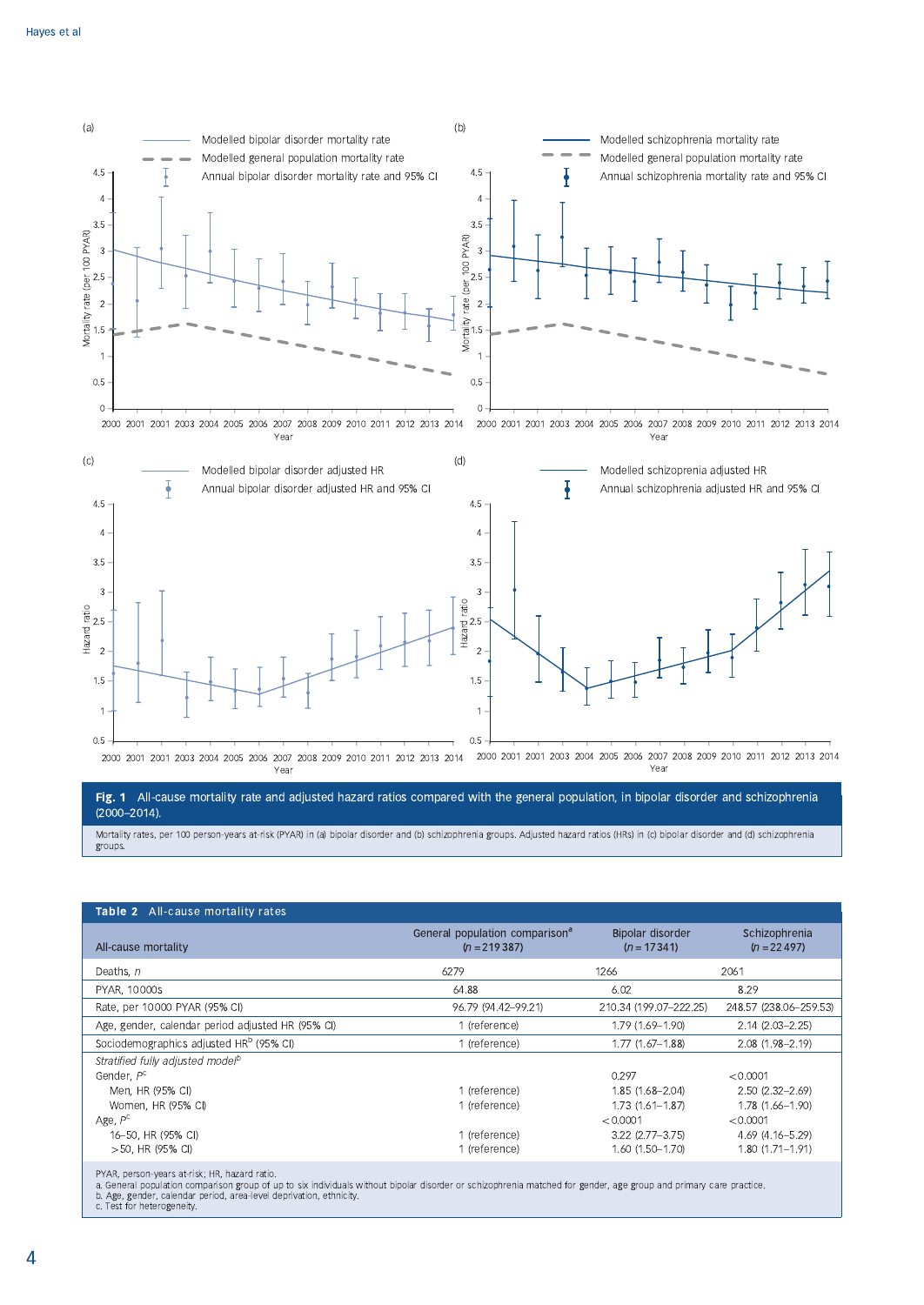| Table 3 Cardiovascular disease mortality and suicide rates    |                                                              |                                   |                                |  |
|---------------------------------------------------------------|--------------------------------------------------------------|-----------------------------------|--------------------------------|--|
|                                                               | General population comparison <sup>a</sup><br>$(n = 219387)$ | Bipolar disorder<br>$(n = 17341)$ | Schizophrenia<br>$(n = 22497)$ |  |
| Cardiovascular disease death                                  |                                                              |                                   |                                |  |
| Deaths, $n$                                                   | 437                                                          | 59                                | 106                            |  |
| PYAR, 10000s                                                  | 64.88                                                        | 6.02                              | 8.29                           |  |
| Rate, per 10 000 PYAR (95% CI)                                | $6.74(6.13 - 7.40)$                                          | 9.80 (7.59-12.65)                 | 12.78 (10.57-15.46)            |  |
| Age, gender, calendar period adjusted, HR (95% CI)            | 1 (reference)                                                | $1.11(0.85 - 1.46)$               | $1.43(1.15 - 1.76)$            |  |
| Sociodemographics adjusted HR <sup>b</sup> (95% CI)           | 1 (reference)                                                | $1.10(0.84 - 1.46)$               | 1.39 (1.12-1.73)               |  |
| Stratified adjusted model <sup>b</sup> HR (95% CI)            |                                                              |                                   |                                |  |
| Gender, P <sup>c</sup>                                        |                                                              | 0.394                             | 0.068                          |  |
| Men                                                           | 1 (reference)                                                | 1.28 (0.83-1.97)                  | 1.74 (1.26-2.39)               |  |
| Women                                                         | 1 (reference)                                                | $1.00(0.70 - 1.43)$               | $1.16(0.86 - 1.57)$            |  |
| Age, $P^C$                                                    |                                                              | 0.960                             | 0.013                          |  |
| $16 - 50$                                                     | 1 (reference)                                                | 1.13 (0.34-3.71)                  | $3.20(1.62 - 6.31)$            |  |
| >50                                                           | 1 (reference)                                                | $1.10(0.83 - 1.45)$               | $1.29(1.03 - 1.63)$            |  |
| Period, $P^{\rm c}$                                           |                                                              | 0.009                             | 0.323                          |  |
| 2000-2004                                                     | 1 (reference)                                                | 1.06 (0.64-1.77)                  | $1.61(1.12 - 2.30)$            |  |
| 2005-2009                                                     | 1 (reference)                                                | $0.69(0.42 - 1.14)$               | $1.13(0.80 - 1.60)$            |  |
| 2010-2014                                                     | 1 (reference)                                                | 1.92 (1.24-2.98)                  | $1.57(1.01 - 2.43)$            |  |
| Health and health behaviour adjusted HR <sup>d</sup> (95% CI) | 1 (reference)                                                | 1.05 (0.80-1.39)                  | 1.22 (0.98-1.52)               |  |
| Suicide                                                       |                                                              |                                   |                                |  |
| Deaths, $n$                                                   | 33                                                           | 36                                | 33                             |  |
| PYAR, 10000s                                                  | 64.88                                                        | 6.02                              | 8.29                           |  |
| Rate, per 10000 PYAR (95% CI)                                 | $0.51(0.36 - 0.72)$                                          | 5.98 (4.31-8.29)                  | $3.98(2.83 - 5.60)$            |  |
| Age, gender, calendar period adjusted, HR (95% CI)            | 1 (reference)                                                | 12.94 (8.04-20.82)                | 7.90 (4.84-12.90)              |  |
| Sociodemographics adjusted, <sup>b</sup> HR (95% CI)          | 1 (reference)                                                | 12.66 (7.79-20.58)                | 7.21 (4.26-12.19)              |  |
| Stratified adjusted model <sup>b</sup> HR (95% CI)            |                                                              |                                   |                                |  |
| Gender, P <sup>c</sup>                                        |                                                              | 0.524                             | 0.810                          |  |
| Men                                                           |                                                              | 11.10 (5.85-21.06)                | $6.91(3.71 - 12.87)$           |  |
| Women<br>Age, $P^C$                                           | 1 (reference)                                                | 15.27 (7.11-32.78)<br>0.478       | 7.90 (3.15-19.79)<br>0.499     |  |
| $16 - 50$                                                     | 1 (reference)                                                | 13.20 (7.58-22.99)                | 8.17 (4.45-14.99)              |  |
| >50                                                           | 1 (reference)                                                | 8.79 (3.30-23.41)                 | 5.47 (2.00-14.90)              |  |
| Period, P <sup>c</sup>                                        |                                                              | 0.306                             | 0.772                          |  |
| 2000-2004                                                     | 1 (reference)                                                | $6.60(1.53 - 28.48)$              | 10.18 (3.25-31.90)             |  |
| 2005-2009                                                     | 1 (reference)                                                | 9.50 (4.74-19.07)                 | $6.26$ (3.05-12.88)            |  |
| 2010-2014                                                     | 1 (reference)                                                | 18.88 (8.62-41.32)                | 7.50 (2.94-19.12)              |  |
|                                                               |                                                              |                                   |                                |  |

PYAR, person-years at-risk

b. Age, gender, calendar period, area-level deprivation, ethnicity, number of primary care contacts

Test for heterogeneity

d. Adjusted for age, gender, calendar period, area-level deprivation, ethnicity, smoking, high cholesterol, high blood pressure, body mass index, diabetes mellitus and primary care contacts

95% CI 42.43-63.92). Graphical inspection of the Schoenfeld residuals revealed no violations of the assumption of proportional hazards.

## **Discussion**

## **Main findings**

In this cohort of over 17 000 people with bipolar disorder and over 22 000 with schizophrenia, we found decreasing rates of all-cause mortality for both disorders since 2000. However, the HRs for mortality relative to a matched general population comparison group increased from the mid-2000s. This suggests that the improvement in health in the general population is increasing more rapidly than in those with SMI, and health inequalities are growing. This is despite a greater focus on this problem at a national and international level, in specialist, primary care and public health settings.

After accounting for sociodemographic characteristics, over the 15-year follow-up period, the rate of all-cause mortality in those with bipolar disorder was 1.77 times the general population (95% CI 1.67-1.88) and in individuals with schizophrenia was 2.08 times greater (1.98-2.19). These results are slightly lower than those from meta-analyses in the existing literature,  $7,33$  but are consistent with population-based samples and hide the underlying trend in increasing mortality relative to the general population over this period. Deaths in those aged 16-50 were markedly elevated for both bipolar disorder and schizophrenia. In individuals with schizophrenia, the risk of dying before 50 of CVD is strikingly elevated, and CVD is infrequently diagnosed in advance of the terminal event, especially in women. Increased CVD death rates in those with schizophrenia were explained by conventional CVD risk factors (smoking, BMI, hypercholesterolemia, hypertension and type 2 diabetes mellitus), but increased CVD morbidity rates were not. Deaths identified as suicide were rare in the cohort and as such, we could not state which SMI has a more elevated risk. However, both diagnoses convey a dramatically increased risk, relative to the general population.

## Interpretation of our findings

During the study period, a number of factors could have differentially influenced mortality in people with bipolar disorder and schizophrenia compared with the general population. There is evidence that addressing negative health behaviours has been more effective in the general population, for example, population-level smoking cessation programmes have had less of an impact on people with SMI.<sup>59</sup> Although it has been suggested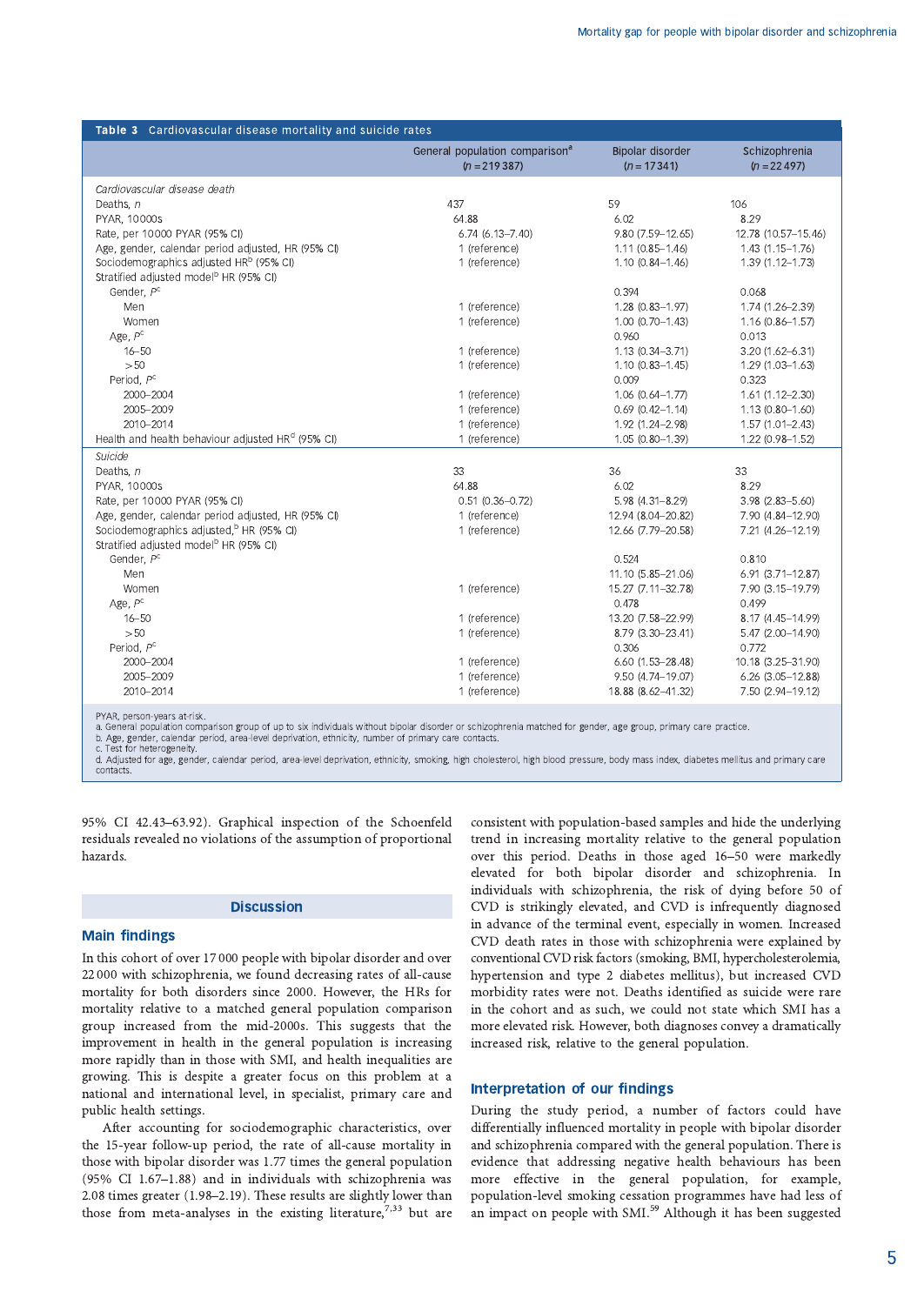that second-generation antipsychotics reduce mortality overall,<sup>6</sup> polypharmacy and higher drug dosages may increase it.<sup>60</sup> Polypharmacy is increasingly common in bipolar disorder<sup>61</sup> and may be contributing to the worsening CVD mortality compared with the general population in the 2010-2014 period. Wahlbeck and colleagues speculated that the reducing mortality gap seen in Nordic countries up until 2006 reflected the success of deinstitutionalisation.<sup>9</sup> Although deinstitutionalisation in the UK has been a success in terms of integrating people into wider society, it has been argued that there is now too little support for people living with bipolar disorder and schizophrenia in the community.<sup>62,63</sup> and this may be reflected in mortality rates. Research into the health effects of recession has suggested that consequences will be most severe for the poorest groups in society and will have the most impact where social safety-nets are lacking and public hardship grows rapidly.<sup>64,65</sup> Given this, we could hypothesise that policies made in the UK following the 2008 financial crash (i.e. austerity) have had the hardest impact on those with SMI. A comprehensive understanding of the mechanisms by which SMI shortens life remains elusive, but potentially constitutes a syndemic including psychiatric and physical comorbidity, substance misuse, clustering of adverse social factors and lifestyle behaviours.<sup>66</sup>

## **Strengths and limitations**

A major strength of this study, beyond its size and length of follow-up, is that the results are generalisable to individuals living with bipolar disorder and schizophrenia in the UK (whether or not they have been in-patients in psychiatric hospitals), because of the representativeness of the THIN database. The exposure groups (bipolar disorder and schizophrenia) $44,45$  and the outcomes (mortality, CVD deaths, CVD, suicide and self-harm)<sup>46,47,50,51</sup> have been well validated. Despite this, there is potential under-recording of cause-specific deaths and morbidity. Cause of death from death certificates would have improved the study, but this information was not available. In particular, suicide rates were lower than would be expected from Office for National Statistics (ONS) data<sup>67</sup> but we would not expect these to be differential by diagnostic group and our HRs reflect recent standardised mortality ratio estimates from the UK.<sup>4,68</sup> The proportion of deaths from CVD in the general population comparison group  $(7%)$  is consistent with 2014 ONS data, where in a similar age range, CVD mortality represented 6% of all deaths.<sup>69</sup> There is no under-recording of all-cause mortality.<sup>39</sup> This study used a mixture of prevalent and incident cases of bipolar disorder and schizophrenia. It has been stated that this is the ideal situation as it allows exploration of the effects of different durations of exposure and enhances information on long exposure durations.<sup>70</sup> However, it means that there is the potential for both left truncation (that is, events occurring before we start to follow-up) and right censoring. Other cohort studies of this nature will invariably face the same problems.

Recording of smoking status, BMI, hypercholesterolemia, hypertension and type 2 diabetes mellitus may be incomplete and therefore there is potential for residual confounding. However, recording of a number of these CVD risk factors has been incentivised by the Quality and Outcomes Framework,<sup>11</sup> and we have attempted to minimise 'missingness' by defining these as ever recorded during follow-up. Although this incentivisation potentially improved CVD recording after 2004, there is no evidence that this was differential with regard to bipolar disorder, schizophrenia or the comparison group. The measure of social deprivation included in the multivariable model was related to the area in which the individual lived, rather than their individual

status. As such, this may not be sensitive enough to capture the impact of socioeconomic status on the association between SMI and mortality. However, our study goes further than others in this area, by adjusting for a number of recognised confounders, rather than simply using standardised mortality ratios that account for age and gender.

## **Implications**

This study suggests that although there have been important reductions in overall mortality since 2000, interventions to improve health outcomes for those with bipolar disorder or schizophrenia have not reduced the mortality gap. Mortality trends in individuals with SMI are important indicators of outcome and quality of psychiatric and medical care.<sup>8,71</sup> Our results underscore how continuous monitoring of mortality of people with bipolar disorder and schizophrenia, relative to the general population, might guide us in evaluating the impact of interventions to manage physical comorbidity, reduce disparities in medical care provision and prevent inequalities in background risk factors.

Joseph F. Hayes, MSc, MB, ChB, Division of Psychiatry, University College London, London: Louise Marston, PhD: Kate Walters, PhD, Department of Primary Care and Population Health, University College London, London; Michael B. King, PhD, David P. J. Osborn, PhD, Division of Psychiatry, University College London, London, UK

Correspondence: Joseph F. Hayes, Division of Psychiatry, UCL, 6th Floor Maple House, 149 Tottenham Court Road, London W1T 7NF, UK. Email: joseph.hayes@ ucliac uk

First received 3 Mar 2017, final revision 7 Apr 2017, accepted 14 Apr 2017

## **References**

- 1 Laursen TM. Life expectancy among persons with schizophrenia or bipolar affective disorder. Schizophr Res 2011: 131: 101-4
- 2 Laursen TM, Wahlbeck K, Hallgren J, Westman J, Osby U, Alinaghizadeh H, et al. Life expectancy and death by diseases of the circulatory system in patients with bipolar disorder or schizophrenia in the Nordic countries. PLoS One 2013; 8: e67133.
- 3 Chang C-K, Hayes RD, Perera G, Broadbent MT, Fernandes AC, Lee WE, et al. Life expectancy at birth for people with serious mental illness and other major disorders from a secondary mental health care case register in London. PLoS One 2011; 6: e19590.
- 4 Hoang U, Stewart R, Goldacre MJ. Mortality after hospital discharge for people with schizophrenia or bipolar disorder: retrospective study of linked English hospital episode statistics, 1999-2006. BMJ 2011; 343: d5422.
- 5 Hoang U, Goldacre MJ, Stewart R. Avoidable mortality in people with schizophrenia or bipolar disorder in England. Acta Psychiatr Scand 2013; 127: 195-201.
- 6 Tiihonen J, Lönnqvist J, Wahlbeck K, Klaukka T, Niskanen L, Tanskanen A, et al. 11-year follow-up of mortality in patients with schizophrenia: a population-based cohort study (FIN11 study). Lancet 2009; 374: 620-7.
- 7 Saha S, Chant D, McGrath J. A systematic review of mortality in schizophrenia: is the differential mortality gap worsening over time? Arch Gen Psychiatry 2007: 64: 1123-31.
- 8 Bushe CJ, Taylor M, Haukka J, Review: Mortality in schizophrenia: a measurable clinical endpoint. J Psychopharmacol 2010: 24 (4 suppl): 17-25
- 9 Wahlbeck K, Westman J, Nordentoft M, Gissler M, Laursen TM, Outcomes of Nordic mental health systems: life expectancy of patients with mental disorders, Br. J. Psychiatry 2011: 199: 453-8
- 10 Martin Roland D. Linking physicians' pay to the quality of care a major experiment in the United Kingdom. N Engl J Med 2004; 351: 1448-54.
- 11 Doran T, Kontopantelis E, Valderas JM, Campbell S, Roland M, Salisbury C, et al. Effect of financial incentives on incentivised and non-incentivised clinical activities: longitudinal analysis of data from the UK Quality and Outcomes Framework. BMJ 2011; 342: d3590.
- 12 Edwards J, McGorry PD. Implementing Early Intervention in Psychosis: A Guide to Establishing Psychosis Services. Taylor & Francis, 2002.
- 13 Schizophrenia Commission. The Abandoned Illness: A Report from the Schizophrenia Commission. Rethink Mental Illness, 2012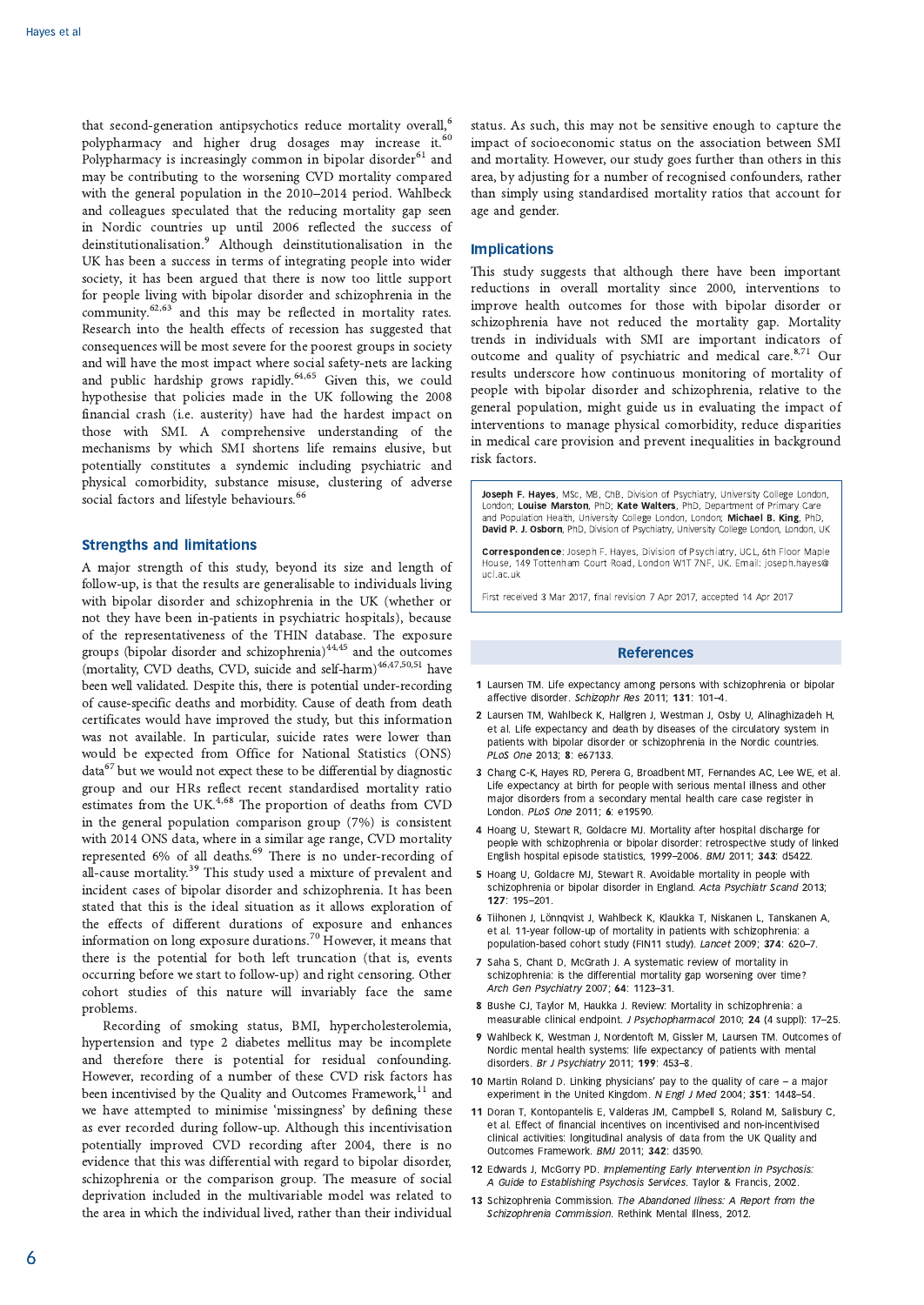- 14 Department of Health, No Health Without Mental Health: A Cross-Government Mental Health Outcomes Strategy for People of all Ages. Department of Health, 2011.
- 15 Department of Health. Closing the Gap: Priorities for Essential Change in Mental Health. Department of Health, 2014.
- 16 Colton CW, Manderscheid RW. Congruencies in increased mortality rates, years of potential life lost, and causes of death among public mental health clients in eight States. Prev Chronic Dis 2006; 3: A42.
- 17 Swinson N, Ashim B, Windfuhr K, Kapur N, Appleby L, Shaw J. National confidential inquiry into suicide and homicide by people with mental illness: new directions. Psychiatrist 2007; 31: 161-3
- 18 Druss BG, Rohrbaugh RM, Levinson CM, Rosenheck RA. Integrated medical care for patients with serious psychiatric illness: a randomized trial. Arch Gen Psychiatry 2001: 58: 861-8.
- 19 Kovanagi C, Carty L, Get it Together: How to Integrate Physical and Mental Health Care for People with Serious Mental Disorders. Bazelon Center for Mental Health Law, 2004.
- 20 Callaghan RC, Khizar A. The incidence of cardiovascular morbidity among patients with bipolar disorder: a population-based longitudinal study in Ontario, Canada, J Affect Disord 2010; 122: 118-23.
- 21 Canadian Psychiatric Association. Clinical practice guidelines: treatment of schizophrenia. Can J Psychiatry 2005; 50: 7S.
- 22 Galletly CA, Foley DL, Waterreus A, Watts GF, Castle DJ, McGrath JJ, et al. Cardiometabolic risk factors in people with psychotic disorders: the second Australian national survey of psychosis. Aust NZ J Psychiatry 2012: 46:  $753 - 61$
- 23 The Royal Australian and New Zealand College of Psychiatrists. Royal Australian and New Zealand College of Psychiatrists clinical practice guidelines for the treatment of schizophrenia and related disorders. Aust NZ J Psychiatry 2016; 50: 410-72
- 24 Pirkis J, Harris M, Hall W, Ftanou M. Evaluation of the Better Access to Psychiatrists, Psychologists and General Practitioners through the Medicare Benefits Schedule Initiative. Centre for Health Policy, Programs and Economics, 2011.
- 25 Fleischhacker WW, Cetkovich-Bakmas M, De Hert M, Hennekens CH, Lambert M, Leucht S, et al. Comorbid somatic illnesses in patients with severe mental disorders: clinical, policy, and research challenges. J Clin Psychiatry 2008: 69: 514.
- 26 De Hert M, Dekker J, Wood D, Kahl K, Holt R, Möller H-J. Cardiovascular disease and diabetes in people with severe mental illness position statement from the European Psychiatric Association (EPA), supported by the European Association for the Study of Diabetes (EASD) and the European Society of Cardiology (ESC). Eur Psychiatry 2009; 24: 412-24.
- 27 Roshanaei-Moghaddam B, Katon W. Premature mortality from general medical illnesses among persons with bipolar disorder: a review. Psychiatr Serv 2009: 60: 147-56
- 28 Weiner M, Warren L, Fiedorowicz JG. Cardiovascular morbidity and mortality in bipolar disorder. Ann Clin Psychiatry 2011: 23: 40-7.
- 29 Osborn DP, Levy G, Nazareth I, Petersen I, Islam A, King MB, Relative risk of cardiovascular and cancer mortality in people with severe mental illness from the United Kingdom's General Practice Research Database. Arch Gen Psychiatry  $2007$ : 64:  $242-9$
- 30 McCreadie RG. Diet, smoking and cardiovascular risk in people with schizophrenia. Br J Psychiatry 2003; 183: 534-9.
- 31 Cormac I. Promoting healthy lifestyles in psychiatric services. In Physical Health in Mental Health. Final Report of a Scoping Group. (Occasional Paper OP 67): 62-7. Royal College of Psychiatrists, 2009.
- 32 Miller LJ. Management of atypical antipsychotic drug-induced weight gain: focus on metformin. Pharmacotherapy 2009; 29: 725-35.
- 33 Hayes J, Miles J, Walters K, King M, Osborn D. A systematic review and metaanalysis of premature mortality in bipolar affective disorder. Acta Psychiatr Scand 2015; 131: 417-25
- 34 Brown S. Excess mortality of schizophrenia. A meta-analysis. Br J Psychiatry 1997: 171: 502-8
- 35 Owens D, Horrocks J, House A. Fatal and non-fatal repetition of self-harm. Br J Psychiatry 2002: 181: 193-9.
- 36 Singhal A, Ross J, Seminog O, Hawton K, Goldacre MJ. Risk of self-harm and suicide in people with specific psychiatric and physical disorders: comparisons between disorders using English national record linkage. J R Soc Med 2014; 107: 194-204.
- 37 Lis Y, Mann RD. The VAMP Research multi-purpose database in the UK. J Clin Epidemiol 1995; 48: 431-43.
- 38 Blak BT, Thompson M, Dattani H, Bourke A. Generalisability of The Health Improvement Network (THIN) database: demographics, chronic disease prevalence and mortality rates. Inform Prim Care 2011; 19: 251-5.
- 39 Maguire A. Blak BT. Thompson M. The importance of defining periods of complete mortality reporting for research using automated data from primary care. Pharmacoepidemiol Drug Saf 2009; 18: 76-83
- 40 Horsfall L, Walters K, Petersen I. Identifying periods of acceptable computer usage in primary care research databases. Pharmacoepidemiol Drug Saf 2013; 22: 64-9
- Langley TE, Szatkowski L, Gibson J, Huang Y, McNeill A, Coleman T, et al. 41 Validation of The Health Improvement Network (THIN) primary care database for monitoring prescriptions for smoking cessation medications. Pharmacoepidemiol Drug Saf 2010; 19: 586-90.
- 42 Lewis JD, Schinnar R, Bilker WB, Wang X, Strom BL. Validation studies of the health improvement network (THIN) database for pharmacoepidemiology research. Pharmacoepidemiol Drug Saf 2007; 16: 393-401
- 43 Chisholm J. The Read clinical classification. BMJ 1990; 300: 1092
- 44 Nazareth I, King M, Haines A, Rangel L, Myers S. Accuracy of diagnosis of psychosis on general practice computer system, BMJ 1993; 307: 32-4.
- 45 Hardoon S, Hayes JF, Blackburn R, Petersen I, Walters K, Nazareth I, et al. Recording of severe mental illness in United Kingdom primary care, 2000-2010, PLoS One 2013; 8: e82365.
- 46 Ruigómez A, Martín-Merino E, Rodríguez LAG. Validation of ischemic cerebrovascular diagnoses in the health improvement network (THIN). Pharmacoepidemiol Drug Saf 2010: 19: 579-85.
- 47 Hammad TA, McAdams MA, Feight A, Iyasu S, Dal Pan GJ. Determining the predictive value of Read/OXMIS codes to identify incident acute myocardial infarction in the General Practice Research Database. Pharmacoepidemiol Drug Saf 2008; 17: 1197-201.
- 48 Ogdie A, Yu Y, Haynes K, Love TJ, Maliha S, Jiang Y, et al. Risk of major cardiovascular events in patients with psoriatic arthritis, psoriasis and rheumatoid arthritis: a population-based cohort study. Ann Rheum Dis 2015; 74: 326-32
- 49 Haw C, Casey D, Holmes J, Hawton K. Suicidal intent and method of self-harm: a large-scale study of self-harm patients presenting to a general hospital. Suicide Life Threat Behav 2015; 45: 732-46.
- 50 Arana A, Wentworth CE, Ayuso-Mateos JL, Arellano FM. Suicide-related events in patients treated with antiepileptic drugs. N Engl J Med 2010; 363:  $542 - 51$
- 51 Hayes JF, Pitman A, Marston L, Walters K, Geddes JR, King M, et al. Selfharm, unintentional injury, and suicide in bipolar disorder during maintenance mood stabilizer treatment: a UK population-based electronic health records study. JAMA Psychiatry 2016; 73: 630-7
- 52 Wagner AK, Soumeral SB, Zhang F, Ross-Degnan D, Segmented regression analysis of interrupted time series studies in medication use research. J Clin Pharm Ther 2002: 27: 299-309
- 53 Kim H-J, Fay MP, Feuer EJ, Midthune DN. Permutation tests for joinpoint regression with applications to cancer rates. Stat Med 2000; 19: 335-51.
- 54 Zhang NR. Siegmund DO. A modified Bayes information criterion with applications to the analysis of comparative genomic hybridization data Biometrics 2007; 63: 22-32.
- 55 Schoenfeld D. Partial residuals for the proportional hazards regression model. Biometrika 1982; 69: 239-41
- 56 Townsend P. Deprivation. J Soc Policy 1987; 16: 125-46.
- 57 Ford ES, Mokdad AH, Giles WH, Mensah GA. Serum total cholesterol concentrations and awareness, treatment, and control of hypercholesterolemia among US adults: findings from the National Health and Nutrition Examination Survey, 1999 to 2000. Circulation 2003; 107:  $2185 - 9$
- 58 National High Blood Pressure Education Program. The Seventh Report of the Joint National Committee on Prevention, Detection, Evaluation, and Treatment of High Blood Pressure. National High Blood Pressure Education Program, 2004.
- 59 Lawrence D, Kisely S. Review: Inequalities in healthcare provision for people with severe mental illness. J Psychopharmacol 2010; 24 (4 suppl): 61-8.
- 60 Weinmann S. Read L. Aderhold V. Influence of antinsychotics on mortality in schizophrenia: systematic review. Schizophr Res 2009; 113: 1-11.
- 61 Hayes J, Prah P, Nazareth I, King M, Walters K, Petersen I, et al. Prescribing trends in bipolar disorder: cohort study in the United Kingdom THIN primary care database 1995-2009. PLoS One 2011; 6: e28725
- 62 Fakhoury W, Priebe S. Deinstitutionalization and reinstitutionalization: major changes in the provision of mental healthcare. Psychiatry 2007; 6:  $313 - 6$
- 63 Green B, Griffiths E. Hospital admission and community treatment of mental disorders in England from 1998 to 2012. Gen Hosp Psychiatry 2014; 36: 442-448
- 64 Cooper B. Economic recession and mental health: an overview Neuropsychiatr 2011; 25: 113-7.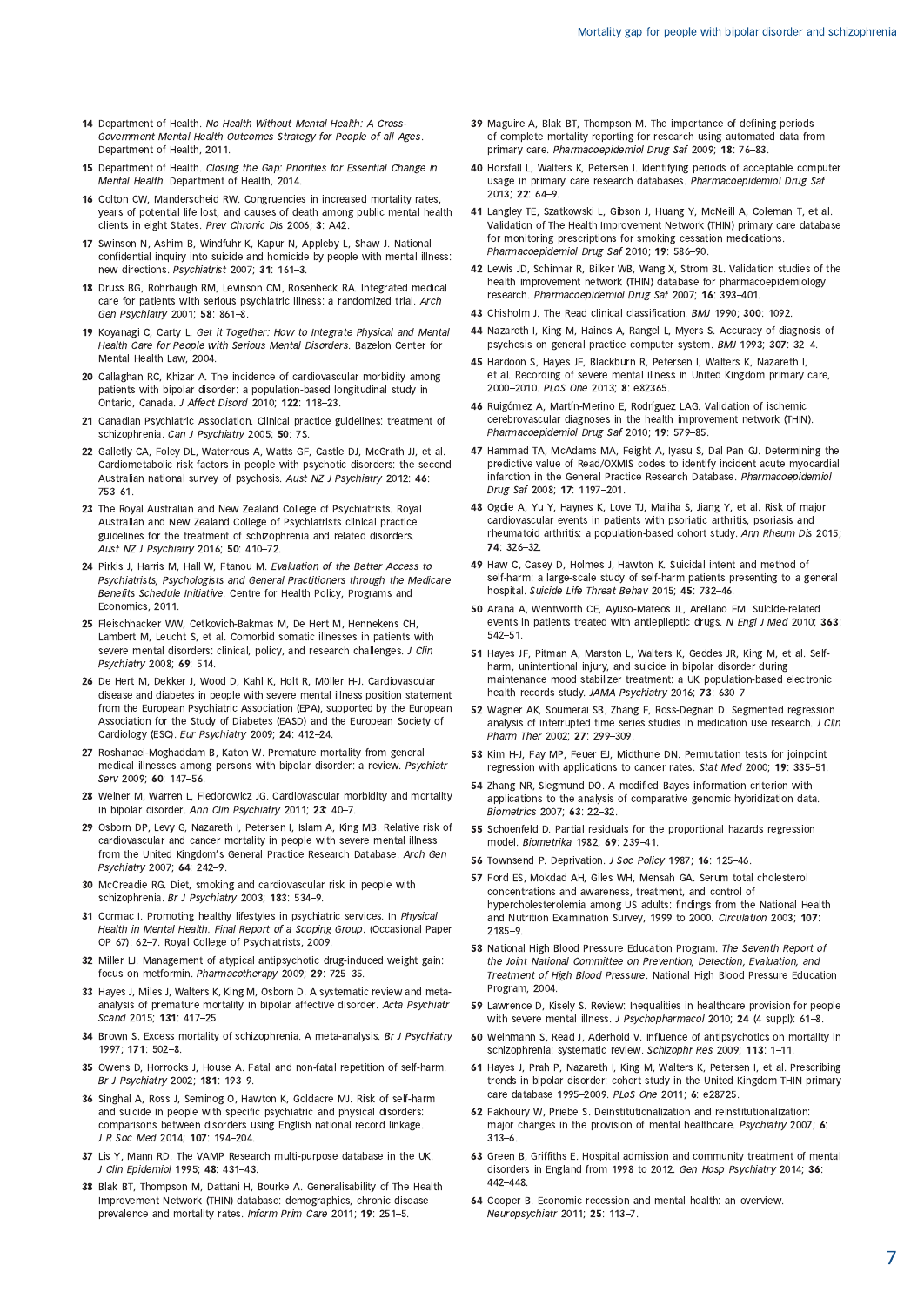- 65 Riumallo-Herl C, Basu S, Stuckler D, Courtin E, Avendano M. Job loss, wealth and depression during the Great Recession in the USA and Europe Int J Epidemiol 2014: 43: 1508-17.
- 66 Liu NH, Daumit GL, Dua T, Aquila R, Charlson F, Cuijpers P, et al. Excess mortality in persons with severe mental disorders: a multilevel intervention framework and priorities for clinical practice, policy and research agendas. World Psychiatry 2017; 16: 30-40.
- 67 Office for National Statistics. Mortality Statistics: Deaths Registered in England and Wales (Series DR). ONS, 2016 (http://webarchive.nationalarchives.gov.uk/ 20160105160709/http://www.ons.gov.uk/ons/rel/vsob1/mortality-statisticsdeaths-registered-in-england-and-wales-series-dr-/index.html).
- 68 Brown S, Kim M, Mitchell C, Inskip H. Twenty-five year mortality of a community cohort with schizophrenia. Br J Psychiatry 2010; 196: 116-21.
- 69 Townsend N, Bhatnagar P, Wilkins E, Wickramasinghe K, Rayner M. Cardiovascular Disease Statistics 2015. British Heart Foundation, 2014.
- 70 Vandenbroucke J, Pearce N. Point: incident exposures, prevalent exposures, and causal inference: does limiting studies to persons who are followed from first exposure onward damage epidemiology? Am J Epidemiol 2015; 182:  $826 - 33.$
- 71 Ösby U, Correia N, Brandt L, Ekbom A, Sparén P. Time trends in schizophrenia mortality in Stockholm county, Sweden: cohort study. BMJ 2000; 321: 483-4. EXTRA<br>CONTENT<br>ONLINE 庙 **OPEN**<br>ACCESS  $\overline{cc}$  $\bf{0}$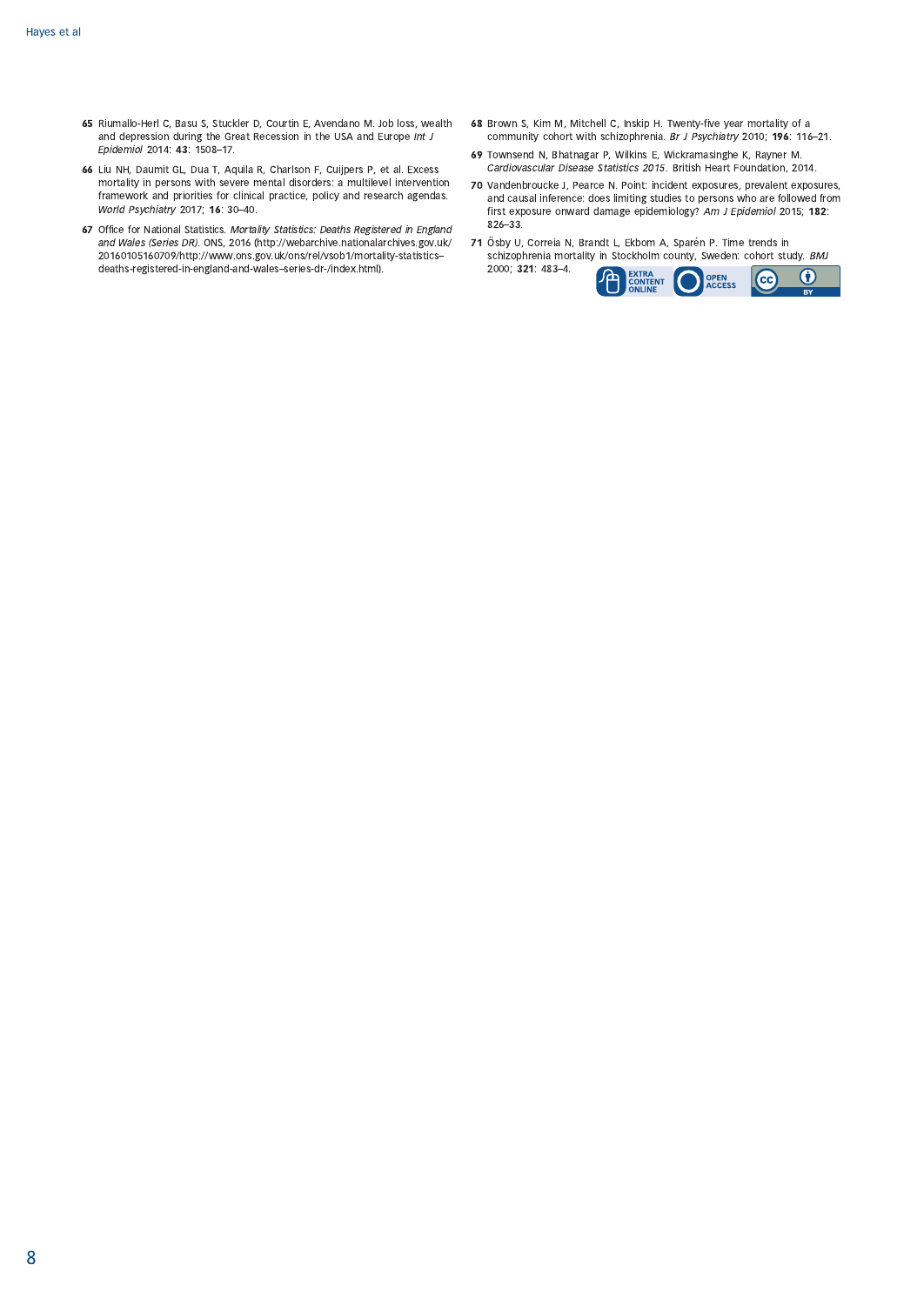Data supplement to Hayes et al Mortality gap for people with bipolar disorder and schizophrenia: UK-based cohort study 2000–2014**.**  Br J Psychiatry doi: 10.1192/bjp.bp.117.202606

|                                                               | General<br>population<br>comparison <sup>a</sup><br>$N = 219,387$ | <b>Bipolar disorder</b><br>$N = 17,341$ |                      | Schizophrenia<br>$N = 22,497$ |                      |
|---------------------------------------------------------------|-------------------------------------------------------------------|-----------------------------------------|----------------------|-------------------------------|----------------------|
| Cardiovascular<br>disease                                     |                                                                   |                                         |                      |                               |                      |
| Events, n                                                     | 2445                                                              | 382                                     |                      | 551                           |                      |
| PYAR (10,000s)                                                | 61.59                                                             | 5.60                                    |                      | 7.76                          |                      |
| Rate, per 10,000<br><b>PYAR (95%CI)</b>                       | 39.70<br>$(38.15 - 41.30)$                                        | 68.19<br>$(61.69 - 75.39)$              |                      | 70.97<br>$(65.28 - 77.15)$    |                      |
| Age, sex, calendar<br>period adjusted HR<br>(95%CI)           | 1 (reference)                                                     | 1.46 (1.31-1.63)                        |                      | 1.47 (1.34-1.61)              |                      |
| <b>bSociodemographics</b><br>adjusted HR (95% CI)             | 1 (reference)                                                     | 1.41 (1.26-1.58)                        |                      | 1.36 (1.24-1.50)              |                      |
| Stratified badjusted<br>model HR (95%CI)                      |                                                                   |                                         | P-value <sup>d</sup> |                               | P-value <sup>d</sup> |
| Men                                                           | 1 (reference)                                                     | $1.55(1.31-1.82)$                       | < 0.0001             | 1.37 (1.20-1.57)              | 0.018                |
| Women                                                         | 1 (reference)                                                     | $1.00(0.86 - 1.17)$                     |                      | 1.04 (0.90-1.20)              |                      |
| 16-50                                                         | 1 (reference)                                                     | 2.30 (1.78-2.99)                        | 0.670                | 1.66 (1.29-2.15)              | 0.002                |
| >50                                                           | 1 (reference)                                                     | 2.45 (2.01-2.99)                        |                      | 2.60 (2.14-3.14)              |                      |
| 2000-2004                                                     | 1 (reference)                                                     | 1.22 (0.96-1.56)                        | 0.118                | 1.45 (1.124-<br>1.69)         | 0.762                |
| 2005-2009                                                     | 1 (reference)                                                     | 1.26 (1.03-1.54)                        |                      | 1.46 (1.24-1.71)              |                      |
| 2010-2014                                                     | 1 (reference)                                                     | 1.57 (1.34-1.83)                        |                      | 1.35 (1.16-1.57)              |                      |
| <b>Health and health</b><br>behaviour adjusted<br>HR (95% CI) | 1 (reference)                                                     | 1.26 (1.12-1.41)                        |                      | 1.22 (1.11-1.35)              |                      |
| Self-harm                                                     |                                                                   |                                         |                      |                               |                      |
| Events, n                                                     | 390                                                               | 950                                     |                      | 1101                          |                      |
| PYAR (10,000s)                                                | 64.87                                                             | 5.99                                    |                      | 8.26                          |                      |
| Rate, per 10,000<br><b>PYAR (95%CI)</b>                       | 6.01<br>$(5.44 - 6.64)$                                           | 158.66<br>$(148.88 - 169.07)$           |                      | 133.33<br>$(125.68 - 141.44)$ |                      |
| Age, sex, calendar<br>period adjusted HR<br>(95%CI)           | 1 (reference)                                                     | 26.61 (23.63-<br>29.96)                 |                      | 24.04 (21.37-<br>27.07)       |                      |
| <b>bSociodemographics</b><br>adjusted HR (95% CI)             | 1 (reference)                                                     | 25.24 (22.37-<br>28.49)                 |                      | 22.14 (19.58-<br>25.03)       |                      |

## **Table DS1 Cardiovascular disease diagnosis and self-harm rates**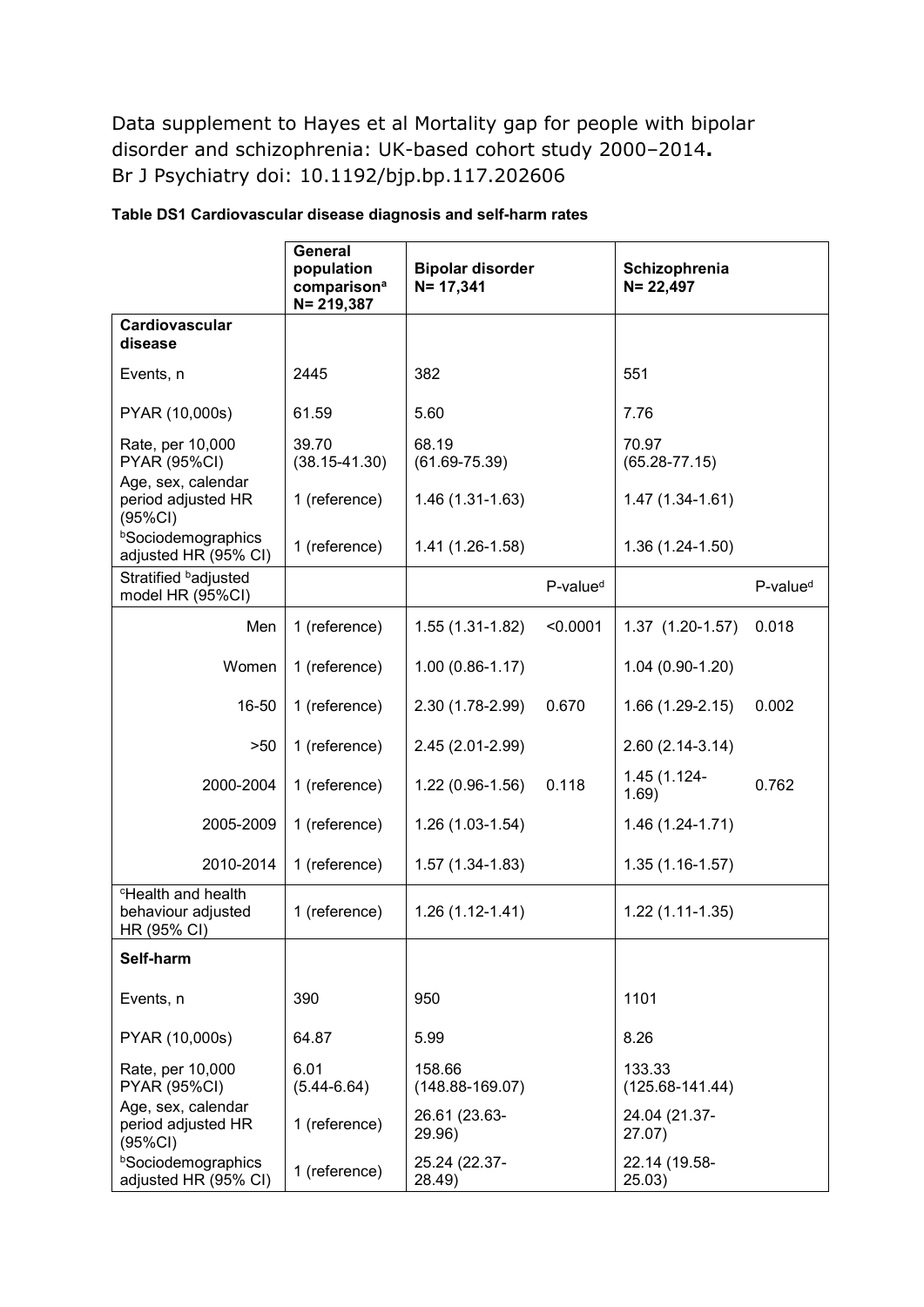| Stratified fully<br>badjusted model HR<br>(95%CI) |               |                         | P-value <sup>d</sup> |                         | P-value <sup>d</sup> |
|---------------------------------------------------|---------------|-------------------------|----------------------|-------------------------|----------------------|
| Men                                               | 1 (reference) | 22.21 (18.48-<br>26.68) | 0.096                | 22.32 (18.91-<br>26.34) | 0.735                |
| Women                                             | 1 (reference) | 27.31 (23.21-<br>32.13) |                      | 21.43 (17.97-<br>25.54) |                      |
| 16-50                                             | 1 (reference) | 55.74 (45.35-<br>68.52) | 0.0001               | 52.07 (42.43-<br>63.92) | 0.0001               |
| >50                                               | 1 (reference) | 13.99 (11.98-<br>16.34) |                      | 9.99 (8.53-<br>11.72)   |                      |
| 2000-2004                                         | 1 (reference) | 20.56 (14.25-<br>29.67) | 0.424                | 23.69 (16.91-<br>33.19) | 0.030                |
| 2005-2009                                         | 1 (reference) | 26.56 (21.96-<br>32.13) |                      | 17.69 (14.60-<br>21.43) |                      |
| 2010-2014                                         | 1 (reference) | 26.69 (22.48-<br>31.69) |                      | 24.68 (20.79-<br>29.31) |                      |

aGeneral population comparison group of up to 6 individuals without BPD or schizophrenia matched for sex, age group, primary care practice

<sup>b</sup>age, sex, calendar period, area level deprivation, ethnicity, number of primary care contacts cAdjusted for age, sex, calendar period, area level deprivation, ethnicity, smoking, high cholesterol, high blood pressure, BMI, diabetes mellitus and primary care contacts dTest for heterogeneity